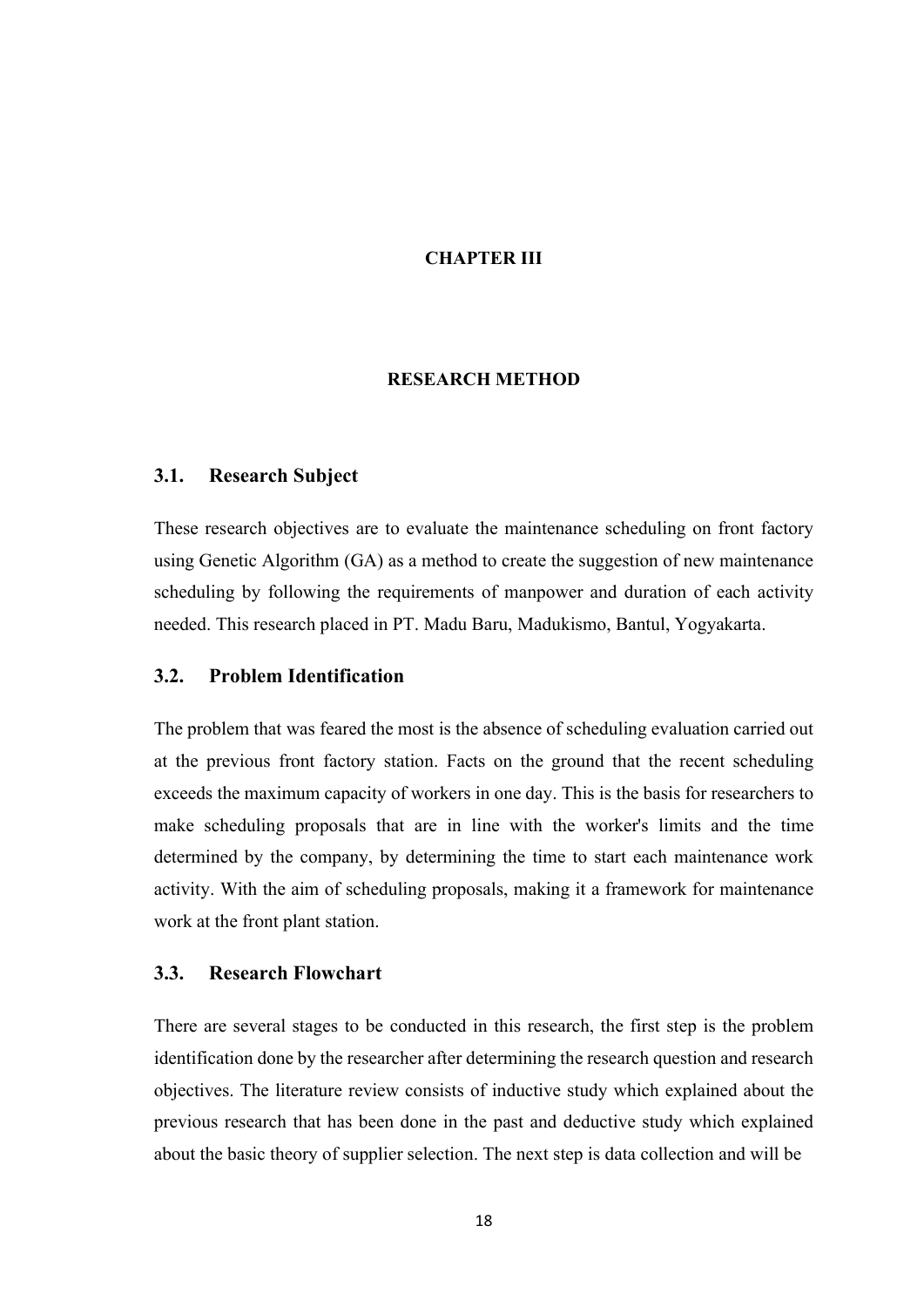processed in the data processing. The data that has been collected will be processed using Genetic Algorithm method that will be run in Evolver Programme.



Figure 3. 1 Research Flowchart

Research flowchart of this research will be customized with the GA's requirements that needed in this research. Research flowchart is commonly used as a guide of the process in research from the beginning till the end.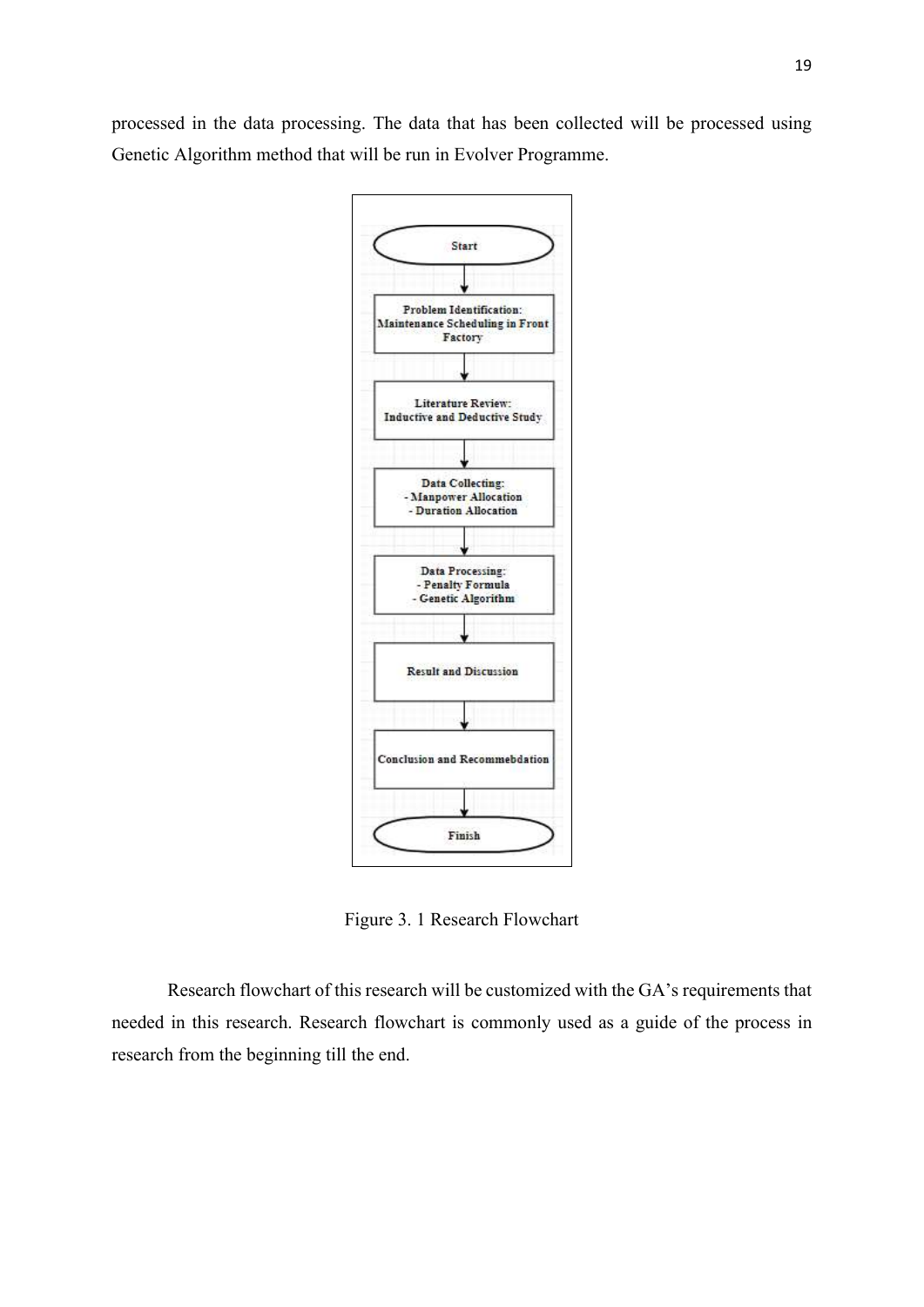### 3.4. Data Collection Method

There are two types of data used in this study. The description for each type described below:

a. Primary

Primary data are data obtained directly from the object of research which is PT. Madubaru PG. Madukismo. The primary data of this study were obtained from the historical data provided by an expert in PG. Madukismo. The data that obtained in primary data are the result of historical data in order to evaluate the last maintenance activity of the front factory. Primary data that collected by researcher are shown below:

- Maintenance Schedule Sheet
- Daily Activity Note
- b. Secondary

Secondary data obtained from sources related to the research that have been done that can support the research. For examples, such as published journals/papers, laboratory data, books, and information obtained through the internet. Then, the secondary data on this study is research or article obtained from article, book, journal and any other internet-based sources.

### 3.5. Data Processing and Analysis

GA processing to create the optimization of maintenance scheduling needs several steps requirement. In the use of AG there are several processes that must be carried out and adjusted to the case to be completed, which will be explained as follows:

a. Initial Population

The coding technique in this study uses an integer number from 1-35. This coding is chosen because the chromosomes that will be made represent the type of task maintenance. There are 120 days of time limits given for completing maintenance activities, in the table formulated  $t_n$  (day-to-day). For example,  $t_1$  is the first day,  $t_2$  is the second day, and so on.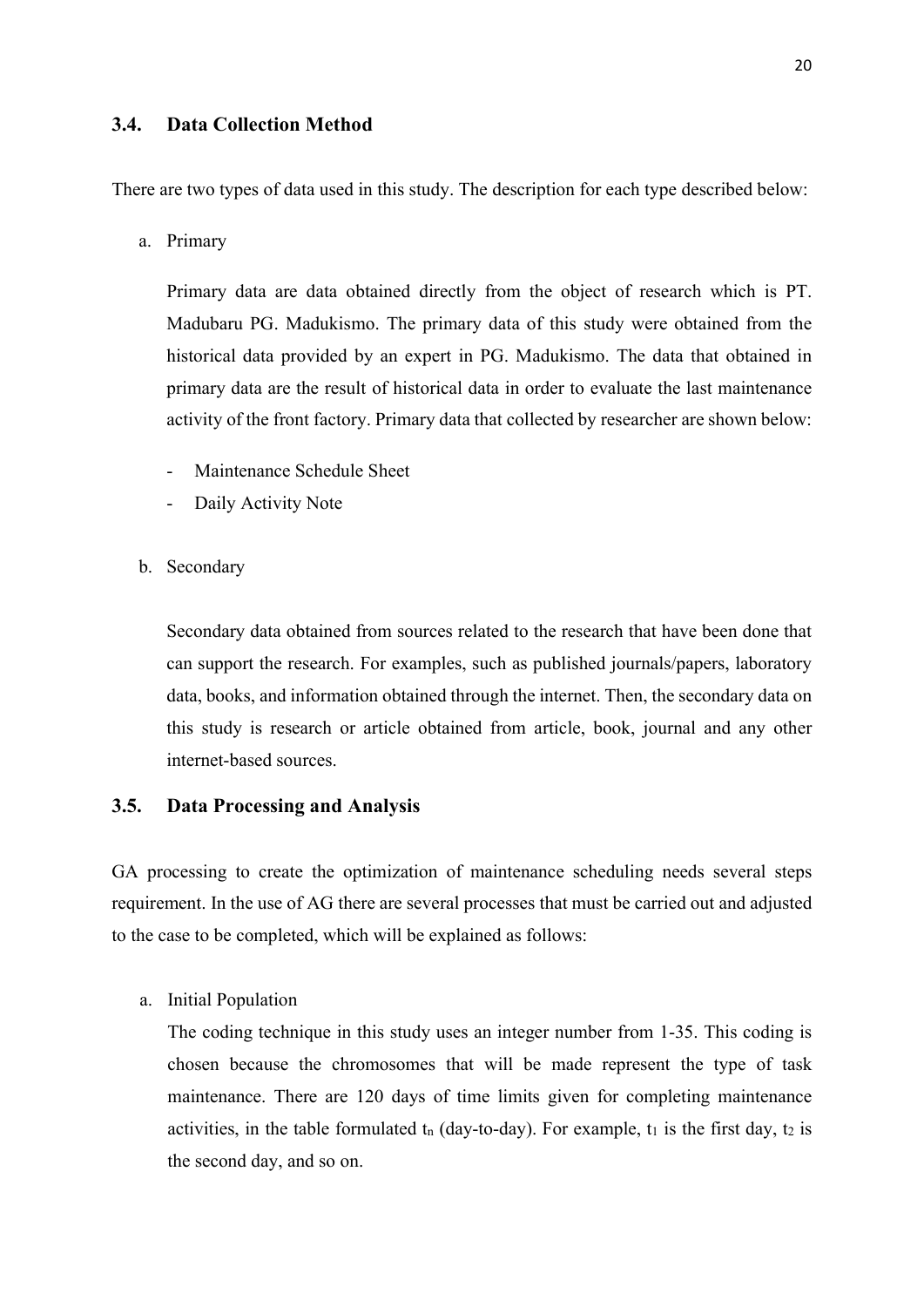#### b. Fitness Function

The fitness value used as a reference in assessing whether a good chromosome is used as a solution to the problems in this study, in this case, the fitness solution is formulated from the desire for the absence of an excessive number of workers in one day, the balance of allocation of workers, and completion of maintenance according to applicable limits. The fitness function is as follows:

Fitness =  $\sum$  ( $\sigma$  Penalty Manpower<sub>t1-120</sub> + Manpower <sub>t120 – n</sub> +0.001) x Time Penalty Description:

- Penalty Manpower : number of operators that exceed the operator allocation
- Manpower  $t_{120-n}$  : operator used during the maintenance period
- Time Penalty : Activity exceed the duration allocation.

In making an evaluation function that uses a penalty. The weighting coefficient is chosen in such a way that violations, which have very high limits are given a penalty value that is greater than the weak limit (Dahal & McDonald, 1997). To evaluate the penalty that the penalty for the standard deviation of the number of workers is greater than the weight of the worker penalty, because by focusing on balancing the number of workers (Sutartono, 2018). This is intended for workers who have been contracted in one maintenance period to work without being unemployed. The number of workers allocated can increase along with the allocation that has been adjusted to the time limit, so that this limitation is not a priority in this study. While time penalties are given a weight of 2. By the above description, the researcher conducts the penalty in this study shown in Table 3. 1: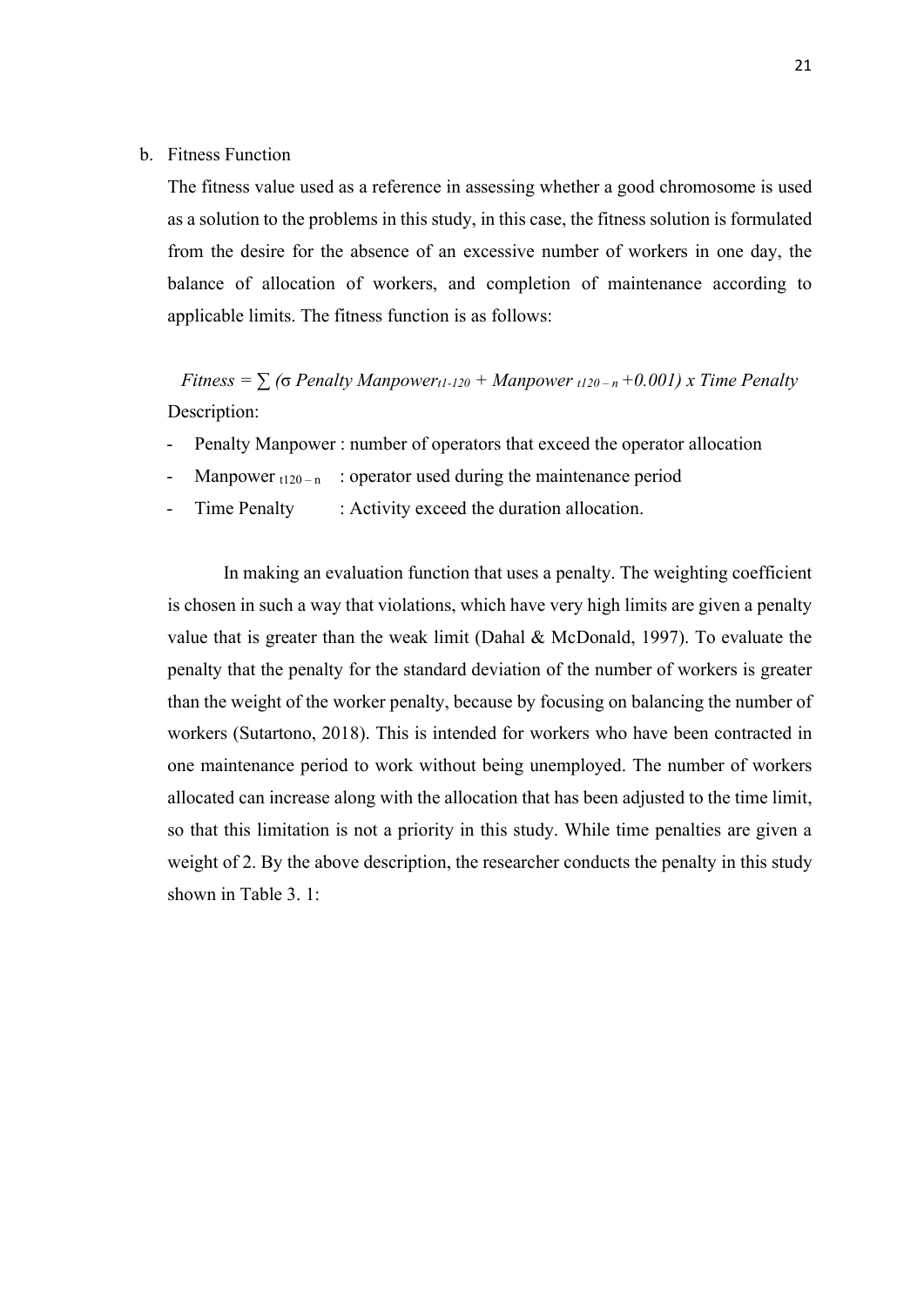| Penalty                 | Formula                                                                                                 |
|-------------------------|---------------------------------------------------------------------------------------------------------|
| <b>Manpower Penalty</b> | IF (Total task t <sub>n</sub> $>$ 33) then (Total task t <sub>n</sub> $-$ 33) $*$ 1), IF<br>False $(0)$ |
| σ Manpower Penalty      | $\sigma$ Manpower $*$ 5                                                                                 |
| Time Penalty            | IF (End Date per Task $> 120$ ) then ((End Date per Task –<br>$(120) * 2$ , IF False $(1)$              |

Table 3. 1 Penalty Formula

Determination of functional parameters for AG control devices, namely: population size (popsize), crossover probability ( $p_c$ ) and mutation probability ( $p_m$ ). In determining the parameters there are no exact numbers. It was stated by Kusumadewi (2003) recommends that the fitness of the best individuals be monitored in each generation, then the parameters (popsize;  $p_c$ ;  $p_m$ ) = (80; 0.45; 0.01). But keep it in mind, for the determination (popsize;  $p_c$ ; pm) there is no definite way in every problem because the numbers that appear in the generation are random numbers, so whatever probability is determined, it will still get the desired solution.

Based on the data processing stages using AG, the results of the solutions obtained depend on the number of generations performed. Although the control parameters used (popsize; pm; pc) also effect on how long the generation will continue, but until now there is no certain way how the best solution can be found quickly, given that the AG search technique is based on probability and random numbers. However, according to Purnomo (2016) the parameter to stop generation is when there is no increase in fitness at the minimum amount of half of the total generation carried out.

#### 3.6. Result Analysis

The result analysis of this research is to determine the effective design of maintenance scheduling from optimum solution based on the highest value of fitness, to determine the highest value of fitness, the researcher should build the logic of GA in Evolver. After getting the highest value of fitness, then researcher analyse the scheduling that has been set following the fitness into the cost estimation to implement this result.